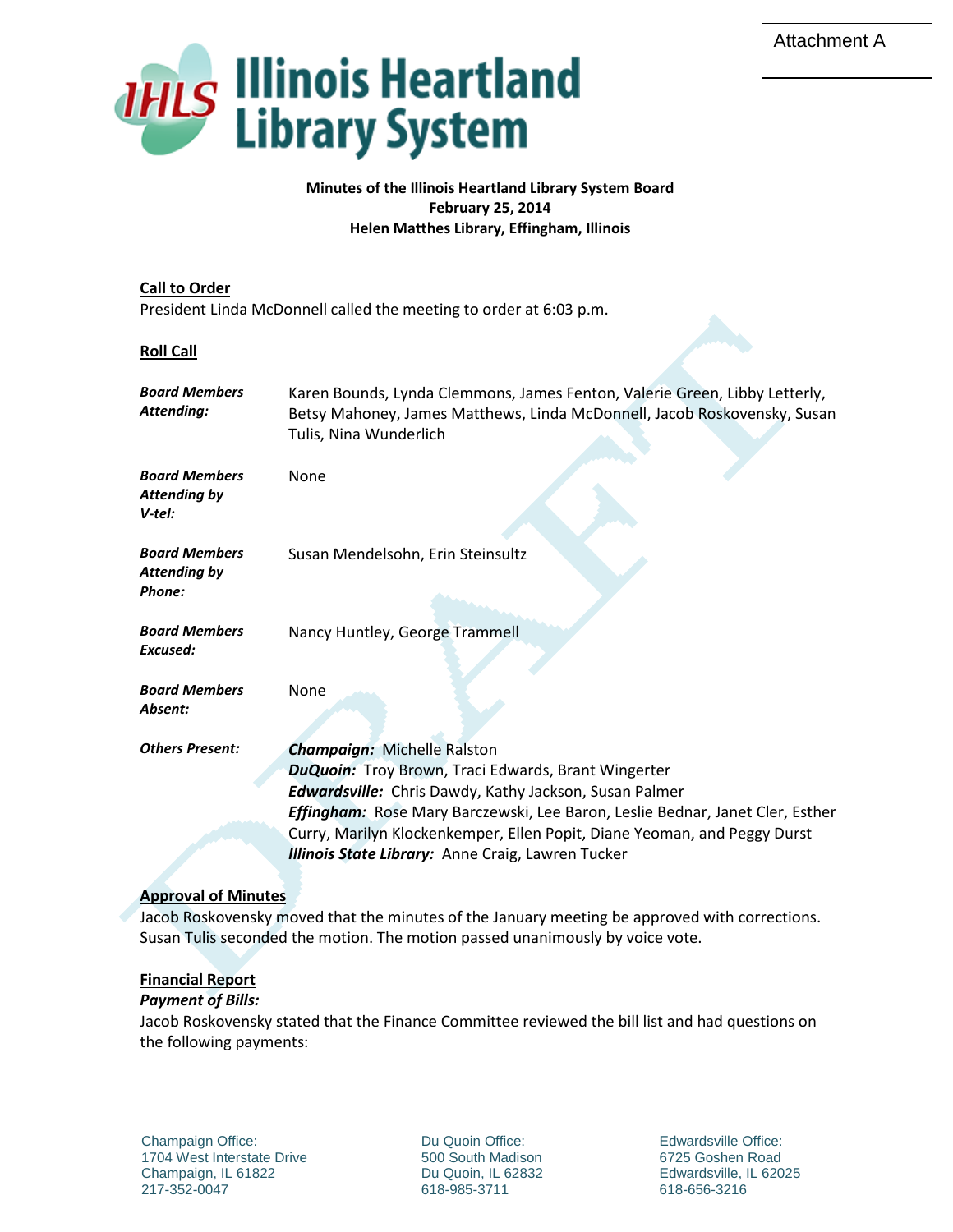

IHLS Board Meeting Minutes February 25, 2014 Page 2 of 6

| Check # | Payee                   | Description           | Amount     |                                               |
|---------|-------------------------|-----------------------|------------|-----------------------------------------------|
| 10176   | <b>Facility Mgt</b>     | Maint-Overhead        | \$485.50   | Repair to hanging cubicle in DQ office.       |
|         | Services Group          |                       |            |                                               |
| 10232   | Gamble's Plumbing       | Maint-Restroom        | \$434.90   | Restroom drains in DQ were not working.       |
|         |                         | Drain                 |            | IHLS paid to repair and will deduct cost      |
|         |                         |                       |            | from rent, as stated in lease.                |
| 10214   | <b>Allied Waste</b>     | <b>Trash Removal</b>  | \$689.83   | Two months trash removal in Edwardsville      |
|         |                         |                       |            | and one month in Champaign.                   |
| 1000    | Elk Heating &           | Replace 3 HVAC Units  | \$32,035.0 | Is this budgeted? Yes.                        |
|         | Cooling                 |                       | 0          |                                               |
| 10196   | Sandberg, Phoenix       | Legal Services - Real | \$3,831.32 | Legal fees for DQ contract, and final costs   |
|         | & Von Gontard           | Estate                |            | for closing of sale of Edwardsville property. |
| 10187   | Kavanagh, Scully,       | Legal Services -      | \$805.00   | Review of Executive Director's employment     |
|         | Sudow, White            | Personnel             |            | contract                                      |
| 10237   | Lowenbaum               | Legal Services-       | \$73.75    | Fees for templates for a telecommuting        |
|         | Partnership             | Personnel             |            | policy                                        |
| 10045   | C E Brehm               | Other CE              | \$964.76   | IHLS reimbursement for ILA travel and         |
|         | <b>Memorial Library</b> |                       |            | conference fees for a member librarian who    |
|         |                         |                       |            | played a key role in the Polaris migration to |
|         |                         |                       |            | receive award.                                |
| 10243   | Ellen Popit             | Travel-Lodging        | \$285.80   | What was the purpose of this trip? ISLMA.     |
|         |                         | Springfield           |            |                                               |
| 10209   | Xerox                   | Copier                | \$750.91   | Will go to attorney this month                |
| 10190   | Martin, Hood,           | Audit                 | \$1,425.00 | Additional fees for single audit.             |
|         | Friese & Assoc.         |                       |            |                                               |

The committee also reviewed the credit card summary for January.

Jacob Roskovensky moved that the bills for January be accepted as presented. Nina Wunderlich seconded the motion. The motion passed unanimously by roll call vote.

# *Financial Statement*

Leslie Bednar reported that the Finance Committee reviewed the financial statements at their February 19 meeting. At that time, the special revenue funds income statement and balance sheet were not available, however those were included in the Board packet along with General Fund, SHARE and Capital Fund reports. Two questions came up in the Finance Committee meeting:

- 1) General Fund Insurance Liability. What is included in this? Several different types of insurance come out of this line item. In August \$8,944 was spent: \$7,194 for bonding for drivers and \$1,750 for the Treasurer's Bond for the Board Treasurer. Both were paid to FCCI. In October \$6,995.70 was paid for Employee Dishonesty Bond through Crane Agency. In December \$1,913 was paid to FCCI, but this was refunded on January 16. At the time reports were generated, this refund had not yet been recorded.
- 2) Check #10042 (1/16/14) IHLS General Fund from SHARE. On the General Fund Balance sheet expenditures, this is reflected in "Due to Other Funds-SHARE". Under Revenue-Cash-checking Illinois Funds account the difference between December and January reflects this\$100,000.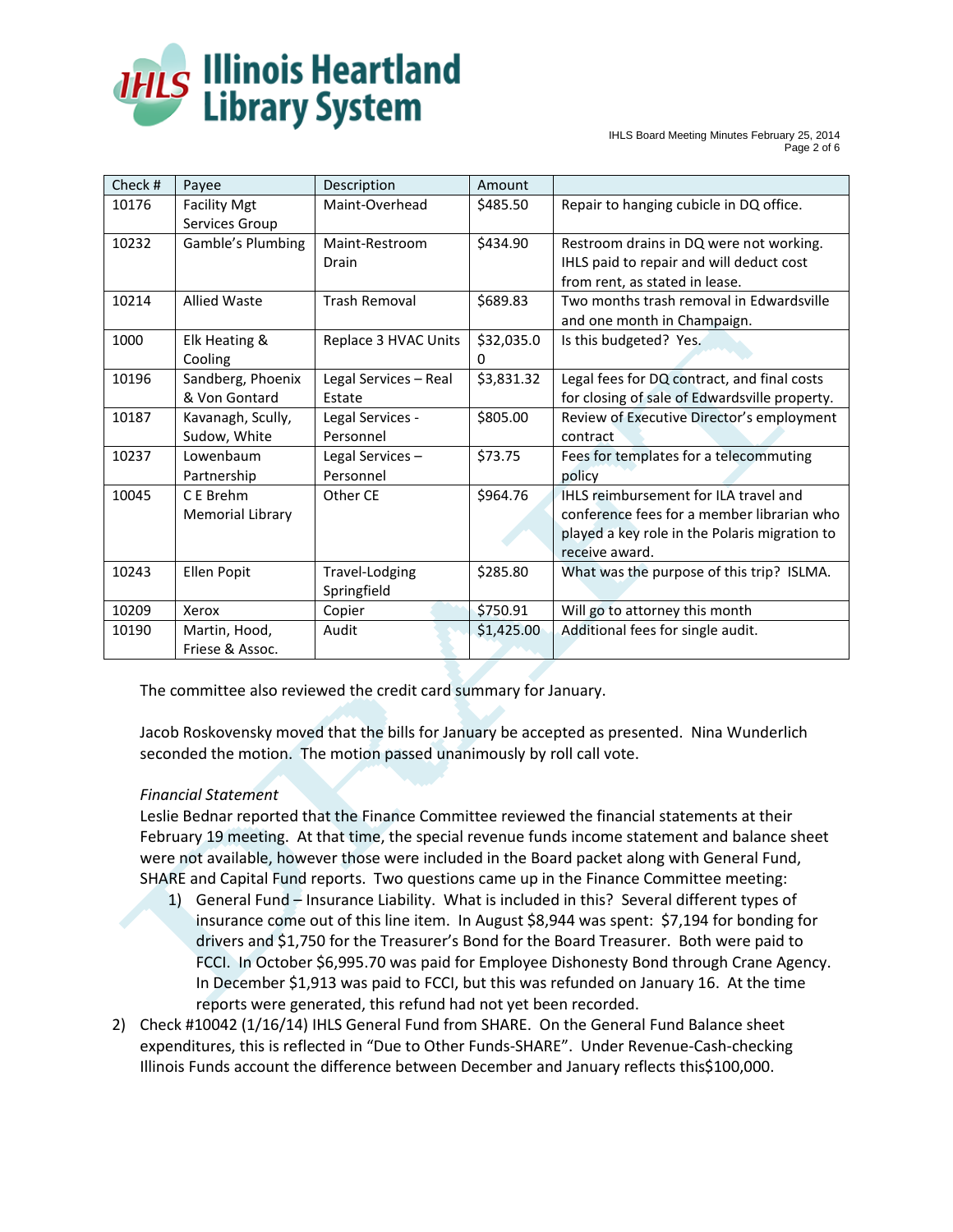

# **Public Comment**

Lee Baron stated that he is an attorney for former employee Rose Mary Barczewski and that they would like to address the Board in closed session.

# **Communications**

Leslie Bednar thanked the Illinois State Library for receipt of \$231,183.12 for the Area & Per Capita Grant. This brings the system to 19.6% or \$659,722.21 of the total \$3,364,429.41 allocation for FY2014.

# **Staff Report**

# *Staffing Activities***:**

The Staff Activities report was distributed on the Board table. Plans are underway to create a Consulting Plan for IHLS for a future year.

# *Staff Update:*

Nina Wunderlich asked what the last day of employment was for Rose Mary Barczewski. Leslie Bednar replied that it was February 14, 2014.

Betsy Mahoney moved that the Board accept the Staff Update as presented. Karen Bounds seconded the motion. The motion passed by voice vote. Wunderlich voted no. Roskovensky and Green voted present.

[Ellen Popit joined the meeting at 6:40 p.m.]

# **ISL Report**

Anne Craig reported that the Illinois State Library will host an All Systems Board meeting in Springfield on May 13. Please register in L2. If Board members have suggested agenda items, please send them to Leslie. Illinois State Library will pay for lodging and mileage.

The Illinois State Library (ISL) was recently informed about a grant opportunity from the Illinois Department of Commerce and Economic Opportunity (DCEO) for public libraries to receive up to \$75,000 in funding to establish **a** Community Technology Center**.** To be eligible for funding, a public library must be located in a community where not less than 40 percent of students are eligible for a free or reduced price lunch under the National School Lunch Statistics; or where not less than 30 percent of students are eligible for a free lunch under the National School Lunch Statistics.

The Illinois State Library announced the Illinois EDGE Resource Homepage, which is a one-stop location for all the resources and answers to questions concerning the EDGE Initiative, funded by the Bill and Melinda Gates Foundation and IMLS. Public libraries may visit the site to learn about the EDGE Initiative and take an assessment. Although not an FY2015 requirement for Public Library Area & Per Capita Grants, library staff and board may complete The Edge Initiative assessment in FY2015. It is anticipated that this will be required the following year.

The annual online certification process for libraries that are members of a regional library system is underway and going well.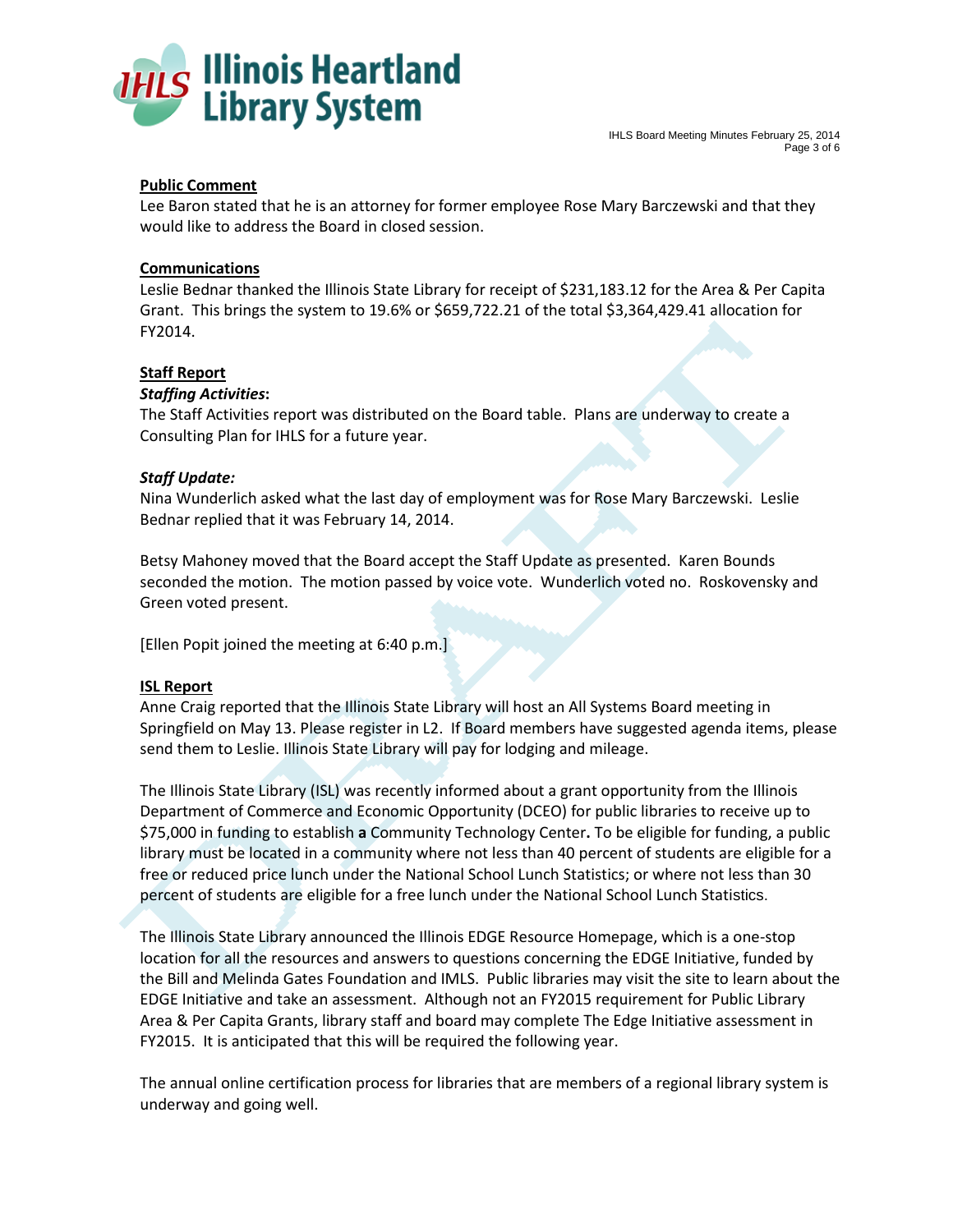

The Illinois State Library is putting in a few conference proposals for the ILA Conference, including a session led by Sina Bahram, a specialist in website accessibility.

159 libraries were awarded Back to Books grants of up to \$5,000 each totaling \$678,410.

Public Library Per Capita grants will be awarded at the maximum level of \$1.25 per person.

The Small Public Library Management Institute will be held in June. Two librarians from India will participate.

#### *Personnel:*

Betsy Mahoney moved that the Board go into closed session pursuant to Section 5 ILCS 120 § 2 (c) (1). Karen Bounds seconded the motion. The motion passed unanimously by roll call vote. Closed session began at 6:54 p.m.

The Board returned to open session at 7:51 p.m.

Betsy Mahoney moved that the Board accept the recommendation of the Executive Director concerning secondary employment of a staff member. Jim Matthews seconded the motion. The motion passed unanimously by voice vote.

Susan Mendelsohn moved that the Finance Committee and Personnel Committee work together and sort out this situation in a fair and open manner concerning the Chief Fiscal Officer and Executive Director. Nina Wunderlich seconded the motion. Susan Mendelsohn withdrew her motion.

Jacob Roskovensky moved that the Personnel Committee review the Personnel Code and make sure it is clear. Betsy Mahoney seconded the motion. The motion passed unanimously by voice vote.

Jim Fenton raised a question of privilege: By sending the policy to the Personnel Committee does that ratify the termination of Rose Mary Barzcewski? It was the consensus of the Board that he was correct.

# **SHARE Report**

Esther Curry reported that the SHARE semiannual meeting was well attended both in person and online. Policies for circulation, bibliographic services and resource sharing were presented to membership. In addition, a draft governance document was presented and fee formulas were discussed. Voting will be electronic.

The recent Polaris update was successful with only minor problems.

SHARE membership now includes 296 agencies (426 libraries), 27 transitional libraries, 23 affiliate members and 13 Carli affiliate members. Two new libraries will be joining SHARE as transitional libraries: Whitehall Township Library (Whitehall) and Bond County High School (Greenville).

#### **Operations Report**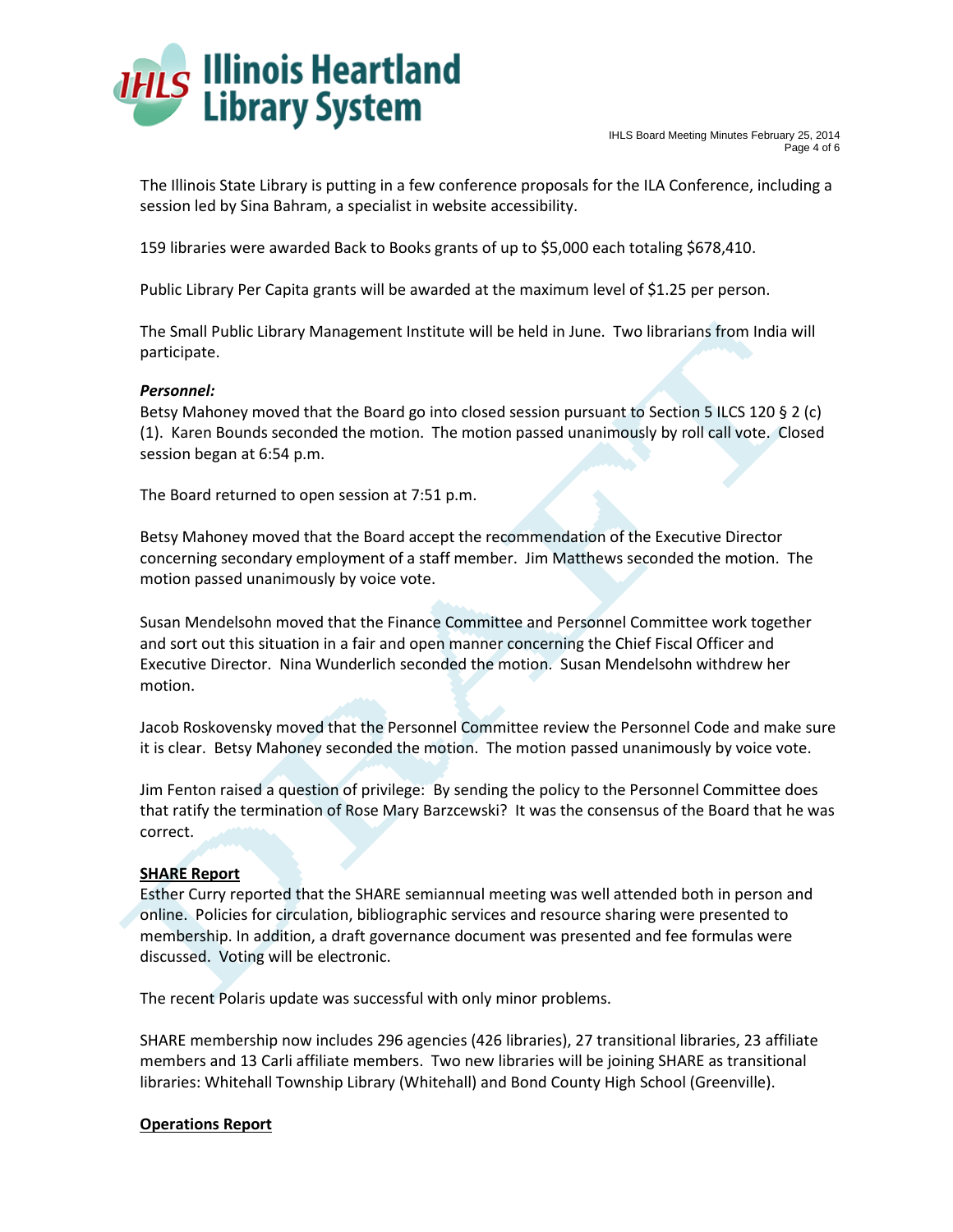

The report was included in the Board materials.

# **Grants Report**

No report.

# **Membership Report**

Ellen Popit reported that certification is going well. Only 48 IHLS member libraries still need to complete certification.

# **IT Report**

No report.

# **Committee Reports**

#### *Executive Committee:*

The Executive Committee met on February 17. Staff evaluations are almost complete. The Board Retreat will be held on March 1. The Nominating Committee will have a ballot ready very soon.

#### *Policy Committee:*

The Committee did not meet, but will meet in March.

#### *Personnel Committee:*

The Committee met and reviewed proposed changes to the Executive Director's job description and evaluation. Action will be taken later in the meeting. Karen Bounds reviewed the changes in those documents with the Board.

# *Finance Committee:*

Jacob Roskovensky reported that the Finance Committee had asked the Personnel Committee to review IHLS travel policies to make sure the best prices are obtained for travel. The Finance Committee would also like to ask the Personnel Committee to look at how to deal with increased health costs for the coming year.

Some Board members received mileage checks that were more than expected. This was because calendar year 2013 IRS rates were increased, but this was not put into effect. Checks were issued to correct the error. Calendar year 2014 mileage rate is 56¢ per mile, down a half cent from last year.

Linda McDonnell stated that she has a memo prepared for the Personnel Committee with the requests from the Finance Committee.

# *Facilities Committee:*

Jim Matthews reported that the Committee met on February 12. The committee is concerned about conditions in the Du Quoin office and he hopes to visit the building in the near future.

# *Long Range Plan Committee:*

The Board Retreat will be held on March 1. Pat Wagner will arrive on February 28. Rolls and coffee will be served at 8:30 a.m. and the meeting will begin at 9:00 a.m.